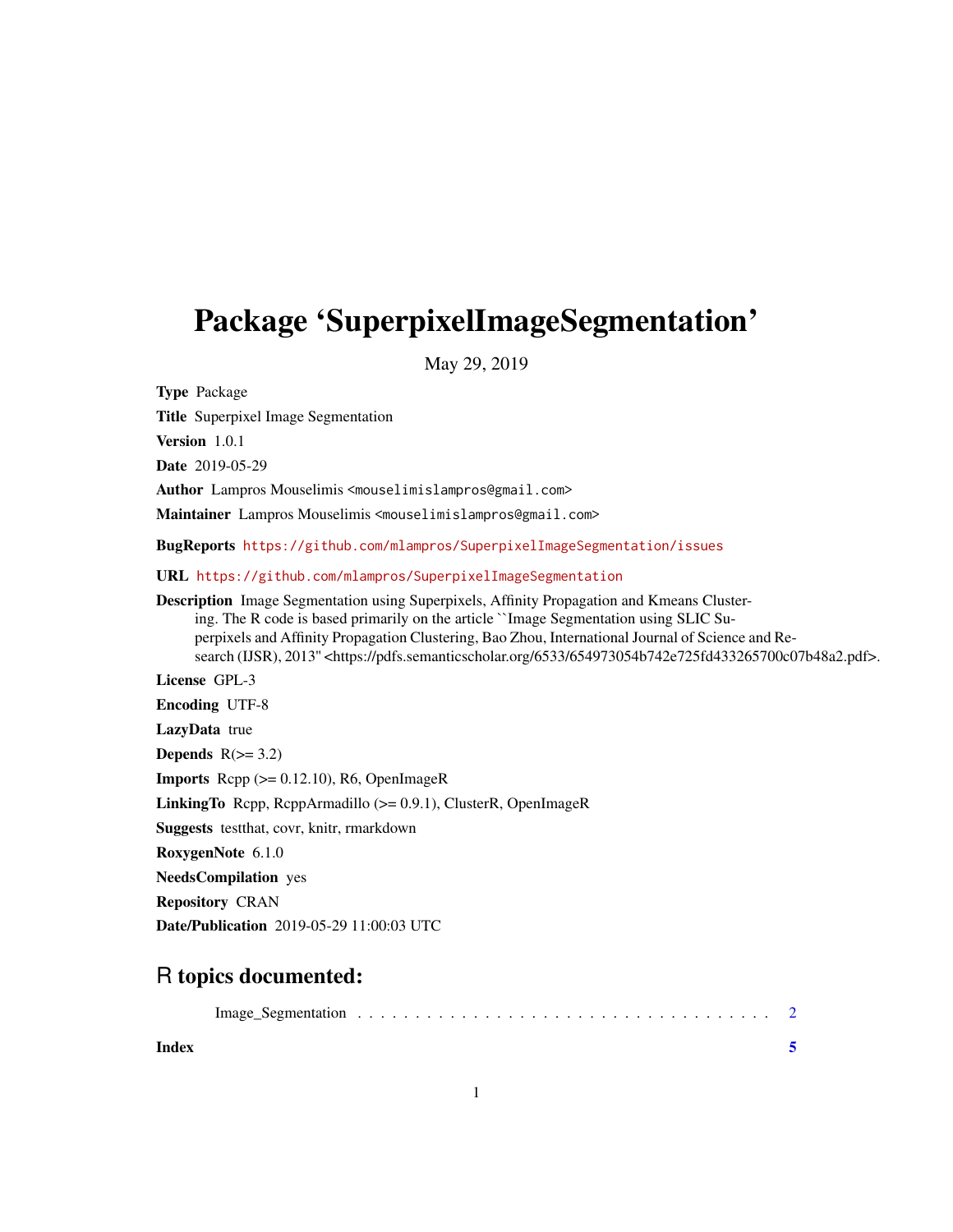<span id="page-1-0"></span>

#### Description

Segmentation of images based on Superpixels, Affinity propagation and Kmeans clustering

#### Usage

# init <- Image\_Segmentation\$new()

#### Arguments

| input_image                | a 3-dimensional input image (the range of the pixel values should be preferably<br>in the range $0$ to $255$ )                                                              |  |  |  |  |  |  |
|----------------------------|-----------------------------------------------------------------------------------------------------------------------------------------------------------------------------|--|--|--|--|--|--|
| method                     | a character string specifying the superpixel method. It can be either "slic" or<br>"slico"                                                                                  |  |  |  |  |  |  |
| superpixel                 | a numeric value specifying the number of superpixels                                                                                                                        |  |  |  |  |  |  |
| kmeans_method              | a character string specifying the kmeans method. If not empty ("") then it can<br>be either "kmeans" or "mini_batch_kmeans"                                                 |  |  |  |  |  |  |
| AP_data                    | a boolean. If TRUE then the affinity propagation image data will be computed<br>and returned                                                                                |  |  |  |  |  |  |
| use_median                 | a boolean. If TRUE then the median will be used rather than the mean value for<br>the inner computations                                                                    |  |  |  |  |  |  |
| minib_kmeans_batch         |                                                                                                                                                                             |  |  |  |  |  |  |
|                            | the size of the mini batches                                                                                                                                                |  |  |  |  |  |  |
| kmeans_num_init            |                                                                                                                                                                             |  |  |  |  |  |  |
|                            | number of times the algorithm will be run with different centroid seeds                                                                                                     |  |  |  |  |  |  |
| kmeans_max_iters           |                                                                                                                                                                             |  |  |  |  |  |  |
|                            | the maximum number of clustering iterations                                                                                                                                 |  |  |  |  |  |  |
| minib_kmeans_init_fraction |                                                                                                                                                                             |  |  |  |  |  |  |
|                            | percentage of data to use for the initialization centroids (applies if initializer is<br>$kmeans++$ or <i>optimal_init</i> ). Should be a float number between 0.0 and 1.0. |  |  |  |  |  |  |
| kmeans_initializer         |                                                                                                                                                                             |  |  |  |  |  |  |
|                            | the method of initialization. One of, <i>optimal_init</i> , <i>quantile_init</i> , <i>kmeans</i> ++ and<br><i>random.</i> See details for more information                  |  |  |  |  |  |  |
| colour_type                | a character string specifying the colour type. It can be one of "RGB", "LAB" or<br>"HSV"                                                                                    |  |  |  |  |  |  |
| compactness_factor         |                                                                                                                                                                             |  |  |  |  |  |  |
|                            | a numeric value specifying the compactness parameter in case that <i>method</i> is<br>"slic"                                                                                |  |  |  |  |  |  |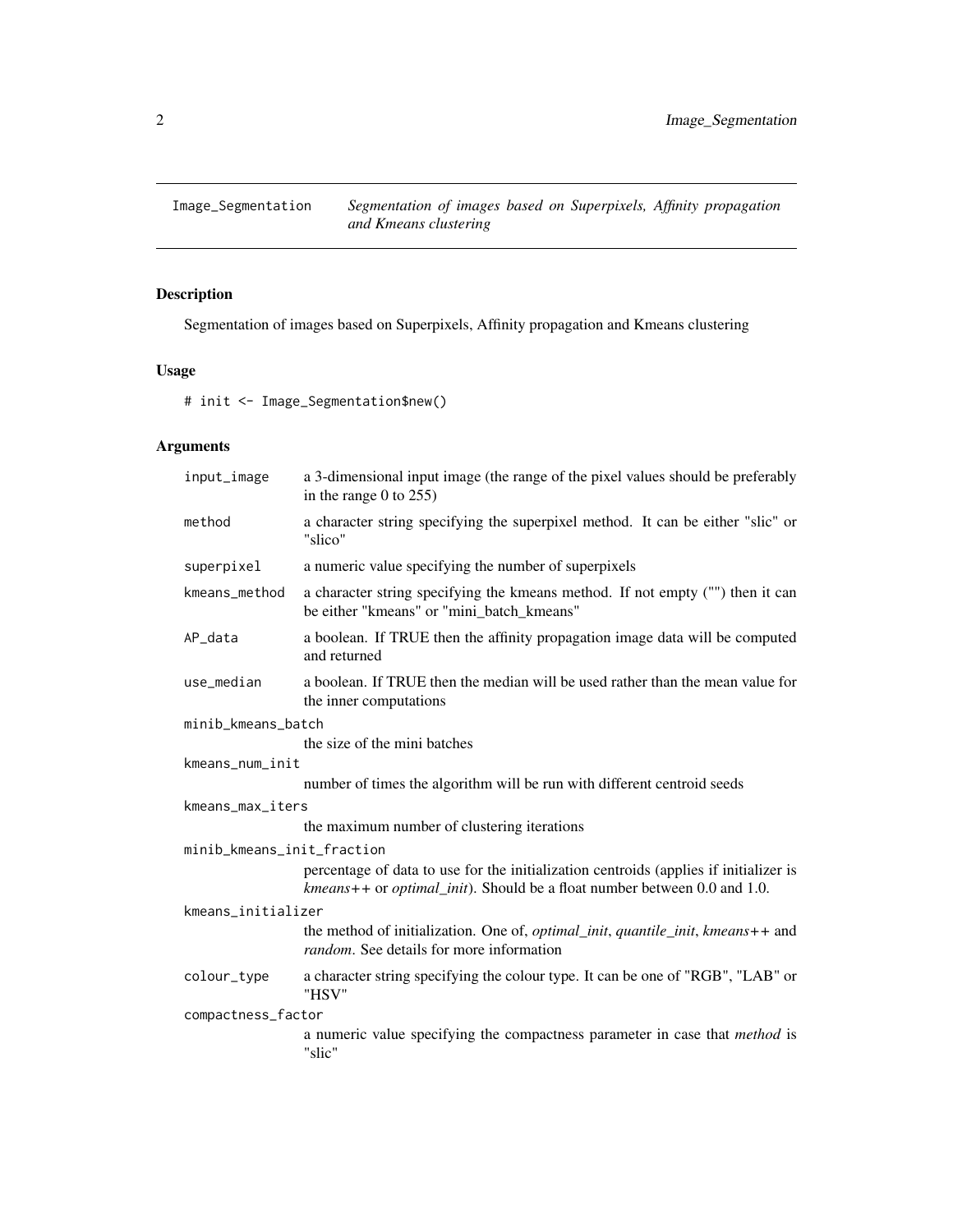adjust\_centroids\_and\_return\_masks

|                       | a boolean. If TRUE and the kmeans_method parameter is NOT empty ("") then<br>the centroids will be adjusted and image-masks will be returned. This will allow<br>me to plot the masks using the <i>spixel_masks_show</i> method.       |
|-----------------------|----------------------------------------------------------------------------------------------------------------------------------------------------------------------------------------------------------------------------------------|
| sim_normalize         | a boolean. If TRUE then the constructed similarity matrix will be normalised to<br>have unit p-norm (see the armadillo documentation for more details)                                                                                 |
| sim_wL                | a numeric value specifying the weight for the "L" channel of the image (see the<br>details section for more information)                                                                                                               |
| sim_wA                | a numeric value specifying the weight for the "A" channel of the image (see the<br>details section for more information)                                                                                                               |
| sim_wB                | a numeric value specifying the weight for the $B''$ channel of the image (see the<br>details section for more information)                                                                                                             |
| sim_color_radius      |                                                                                                                                                                                                                                        |
|                       | a numeric value specifying the <i>colorradius</i> (see the details section for more<br>information)                                                                                                                                    |
| delay_display_seconds |                                                                                                                                                                                                                                        |
|                       | a numeric value specifying the seconds to delay the display of the next image<br>(It displays the images consecutively). This parameter applies only if the <i>dis</i> -<br><i>play_all</i> is set to FALSE (spixel_masks_show method) |
| display_all           | a boolean. If TRUE then all images will be displayed in a grid (spixel_masks_show<br>method)                                                                                                                                           |
| margin_btw_plots      |                                                                                                                                                                                                                                        |
|                       | a float number specifying the margins between the plots if the <i>display_all</i> pa-<br>rameter is set to TRUE (spixel_masks_show method)                                                                                             |
| verbose               | a boolean. If TRUE then information will be printed in the console (spixel_masks_show<br>method)                                                                                                                                       |
|                       |                                                                                                                                                                                                                                        |

#### Format

An object of class R6ClassGenerator of length 24.

#### Details

*sim\_wL*, *sim\_wA*, *sim\_wB* are the weights of the three channels. They keep balance so as to be consistent with human perception.

The quantity *colorradius* adjusts the number of clusters, and if its value is low, the number of targets would increase, which leads to more detailed segmentation results.

If the *adjust\_centroids\_and\_return\_masks* parameter is set to FALSE then the output *kmeans\_image\_data* will be an RGB image, otherwise it will be a black-and-white image.

*colour\_type* parameter: RGB (Red-Green-Blue), LAB (Lightness, A-colour-dimension, B-colourdimension) or HSV (Hue, Saturation, Value) colour.

Higher resolution images give better results.

The *affinity propagation* algorithm is used here with default parameter values.

By setting the *sim\_normalize* parameter to TRUE, the affinity propagation algorithm requires less iterations to complete. However, the *colorradius* parameter does not have an effect if the similarity matrix is normalized.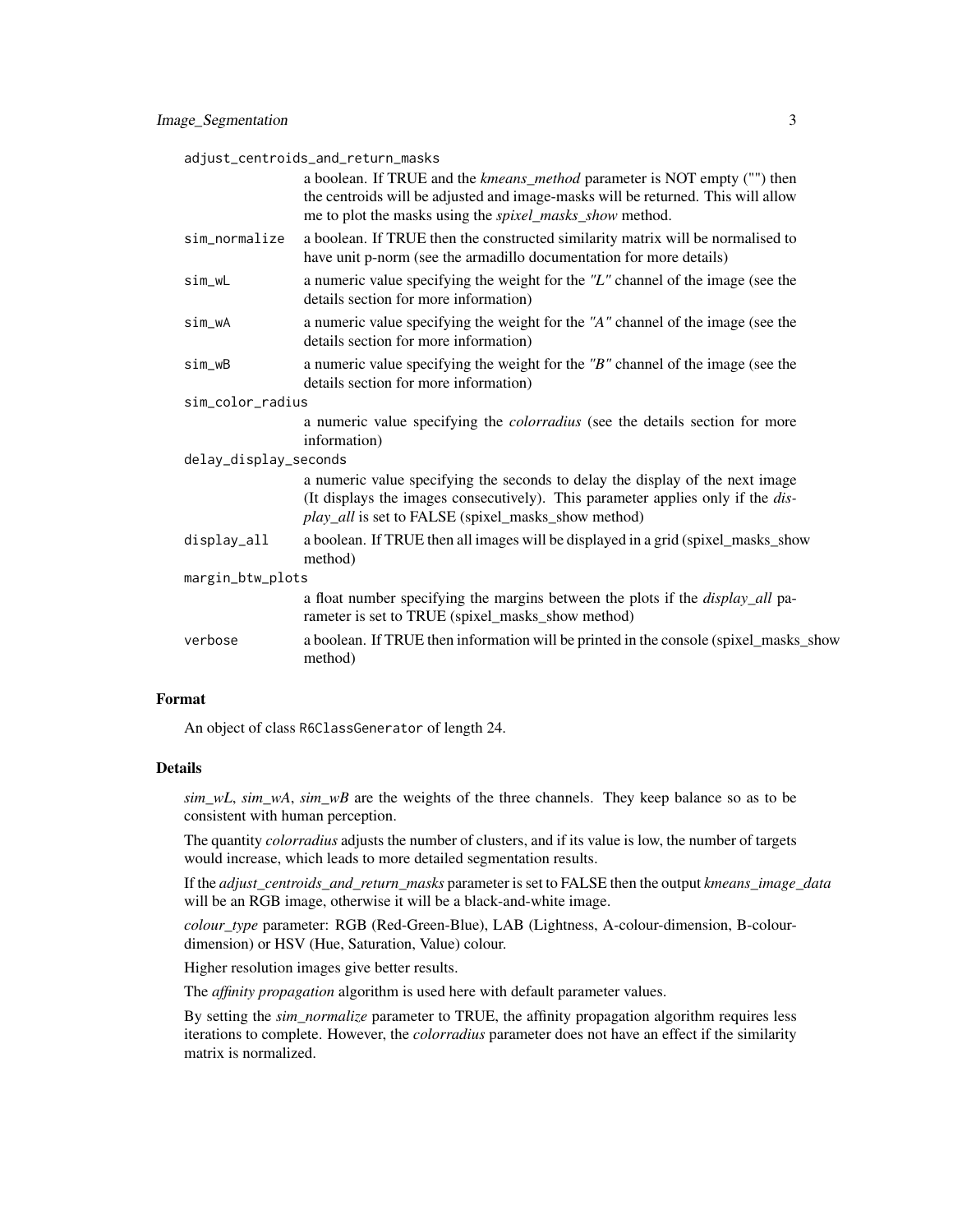-kmeans initializers-

optimal\_init : this initializer adds rows of the data incrementally, while checking that they do not already exist in the centroid-matrix

quantile\_init : initialization of centroids by using the cummulative distance between observations and by removing potential duplicates

kmeans++ : kmeans++ initialization. Reference : http://theory.stanford.edu/~sergei/papers/kMeansPPsoda.pdf AND http://stackoverflow.com/questions/5466323/how-exactly-does-k-means-work

random : random selection of data rows as initial centroids

#### Methods

Image\_Segmentation\$new()

--------------

spixel\_segmentation()

--------------

spixel\_masks\_show()

--------------

#### References

https://pdfs.semanticscholar.org/6533/654973054b742e725fd433265700c07b48a2.pdf , "Image Segmentation using SLIC Superpixels and Affinity Propagation Clustering", Bao Zhou, 2013, International Journal of Science and Research (IJSR)

#### Examples

library(SuperpixelImageSegmentation)

```
path = system.file("images", "BSR_bsds500_image.jpg", package = "SuperpixelImageSegmentation")
im = OpenImageR::readImage(path)
init = Image_Segmentation$new()
num\_spix = 10 # for illustration purposes
# num_spix = 600 # recommended number of superpixels
spx = init$spixel_segmentation(input_image = im,
                              supervised = num_spix,AP\_data = TRUE,
                              use median = TRUE.
                              sim_color_radius = 10)
```